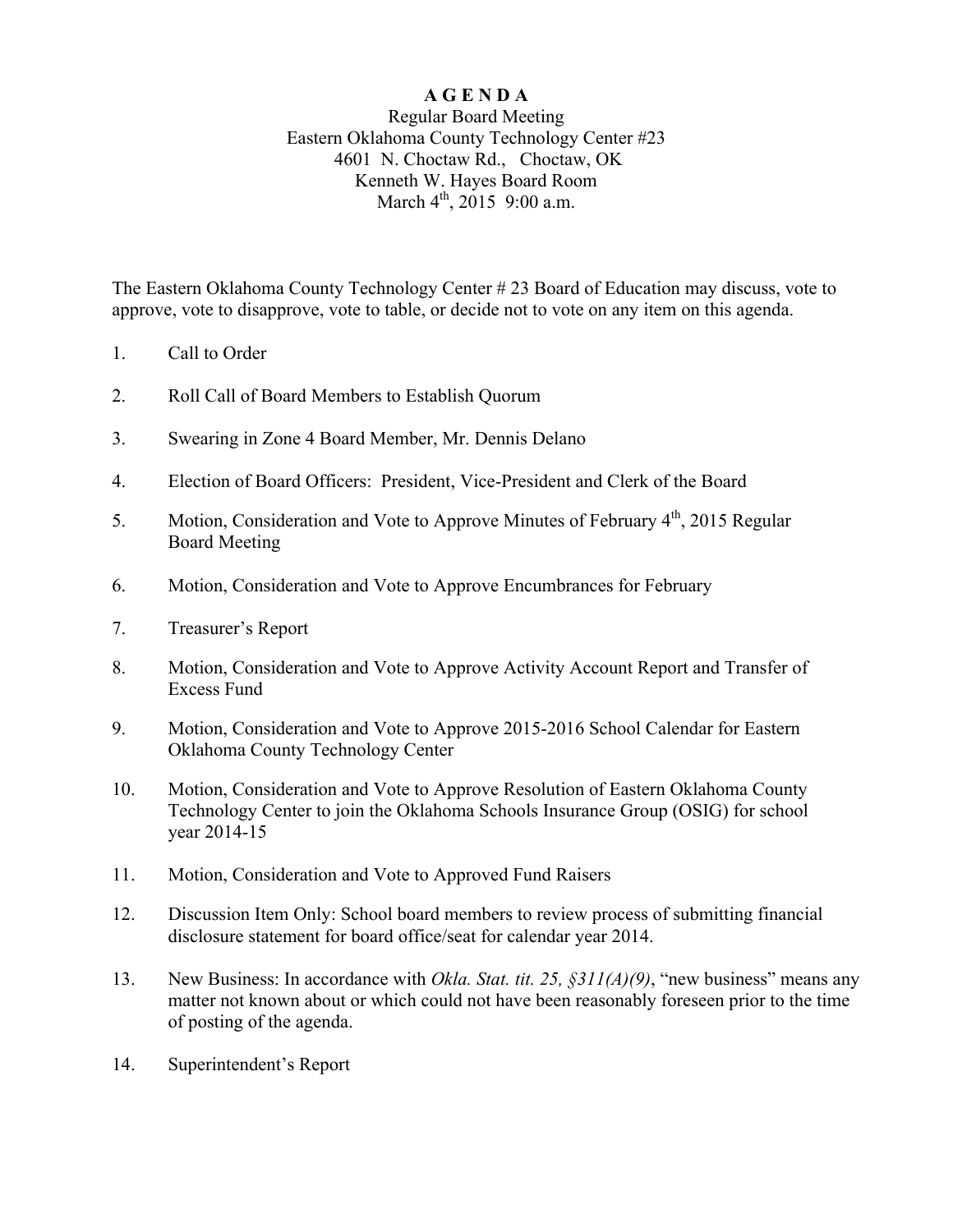Agenda March  $4<sup>th</sup>$ , 2015 Page 2

Proposed Executive Session for the purpose of discussing the following so the board can return to open session and take action pursuant to Executive Session Authority: *Okla. Stat. tit. 25, §307(B)(1),(3), and (7)*. The following items are proposed for discussion during the Executive Session:

- a. Re-Employments of Michael Graves, Director of Technical Service; Jason Adams, Communication Relations Coordinator; Harold Baade, Small Business Management Coordinator; Jennifer Burch, Tech Prep Coordinator; Vickey Davies, Transitional Specialist Coordinator; Julie Farmer, Bid Assistance; Tim Hight, Business Development Specialist; Jay McCaskill, Maintenance Supervisor; Bill McCully, Treasurer; Alan Sanders, Fire Training Program Coordinator; Curtis Williams, EMT Program Coordinator; Eileen Wilson, Adult Day Services Program Coordinator; Emily Gideon, Career Development Coordinator
- b. Employments of James M. Boyer and Cole T. Kroutil (Adjunct Instructors)
- 15. Motion and Vote to Convene in Executive Session
- 16. Motion and Vote to Return to Open Session
- 17. Board President's Statement of Executive Session Minutes
- 18. Motion, Consideration and Vote to Approve or Disapprove the following:
	- a. Re-Employments of Michael Graves, Director of Technical Service; Jason Adams, Communication Relations Coordinator; Harold Baade, Small Business Management Coordinator; Jennifer Burch, Tech Prep Coordinator; Vickey Davies, Transitional Specialist Coordinator; Julie Farmer, Bid Assistance; Tim Hight, Business Development Specialist; Jay McCaskill, Maintenance Supervisor; Bill McCully, Treasurer; Alan Sanders, Fire Training Program Coordinator; Curtis Williams, EMT Program Coordinator; Eileen Wilson, Adult Day Services Program Coordinator; Emily Gideon, Career Development Coordinator
	- b. Employments of James M. Boyer and Cole T. Kroutil (Adjunct Instructors)